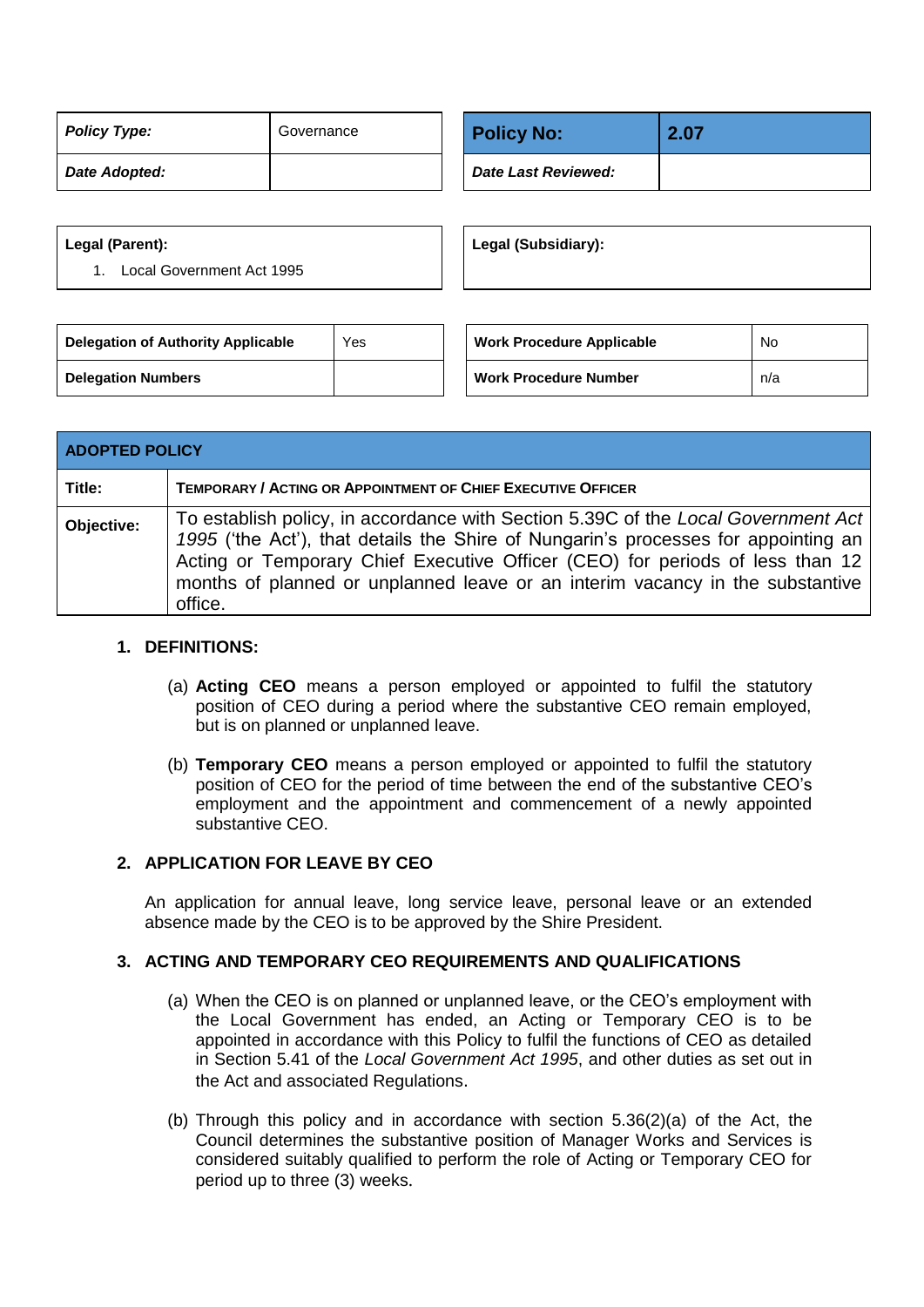### **4. APPOINT ACTING CEO – PLANNED AND UNPLANNED LEAVE FOR PERIODS UP TO SIX (6) WEEKS**

- (a) The CEO is authorised to appoint the Manager Works and Services in writing as Acting CEO, where the CEO is on planned or unplanned leave for periods not exceeding three (3) weeks, subject to the CEO's consideration of the Manager Works and Services performance, availability, operational requirements and where appropriate, the equitable access to the professional development opportunity.
- (b) The CEO must appoint an Acting CEO for any leave periods greater than 48 hours and less than six (6) weeks.
- (c) The CEO is to immediately advise all Council Members when and for what period an Acting CEO has been appointed.
- (d) If the CEO is unavailable or unable to make the decision to appoint an Acting CEO in accordance with (c), the Manager Works and Services will be appointed as Acting CEO.
- (e) Council shall conduct an external recruitment process in accordance with clause 6(a)(ii) to appoint an External Acting CEO, where the CEO is on planned or unplanned leave for periods exceeding three (3) weeks but no more than six (6) weeks.
- (f) Council may, by resolution, extend an Acting CEO period under subclause (e) beyond six (6) weeks if the substantive CEO remains unavailable or unable to perform their functions and duties.

#### **5. APPOINT ACTING CEO FOR EXTENDED LEAVE PERIODS GREATER THAN SIX (6) WEEKS BUT LESS THAN TWELVE (12) MONTHS.**

- (a) This clause applies to the following periods of extended leave:
	- (i) Substantive CEO's Extended Planned Leave which may include accumulated annual leave, long service leave or personal leave; and
	- (ii) Substantive CEO's Extended Unplanned Leave which may include any disruption to the substantive CEO's ability to continuously perform their functions and duties.
- (b) The Council will, by resolution, appoint an Acting CEO for periods greater than six (6) weeks but less than twelve (12), as follows:
	- (i) Appoint one (1) employee as Acting CEO to ensure the CEO position is filled continuously for the period of extended leave; or
	- (ii) Conduct an external recruitment process in accordance with clause  $6(a)$ (ii)
- (c) The Shire President will liaise with the CEO, or in their absence the Manager Works and Services to coordinate Council reports and resolutions necessary to facilitate as Acting CEO appointment.